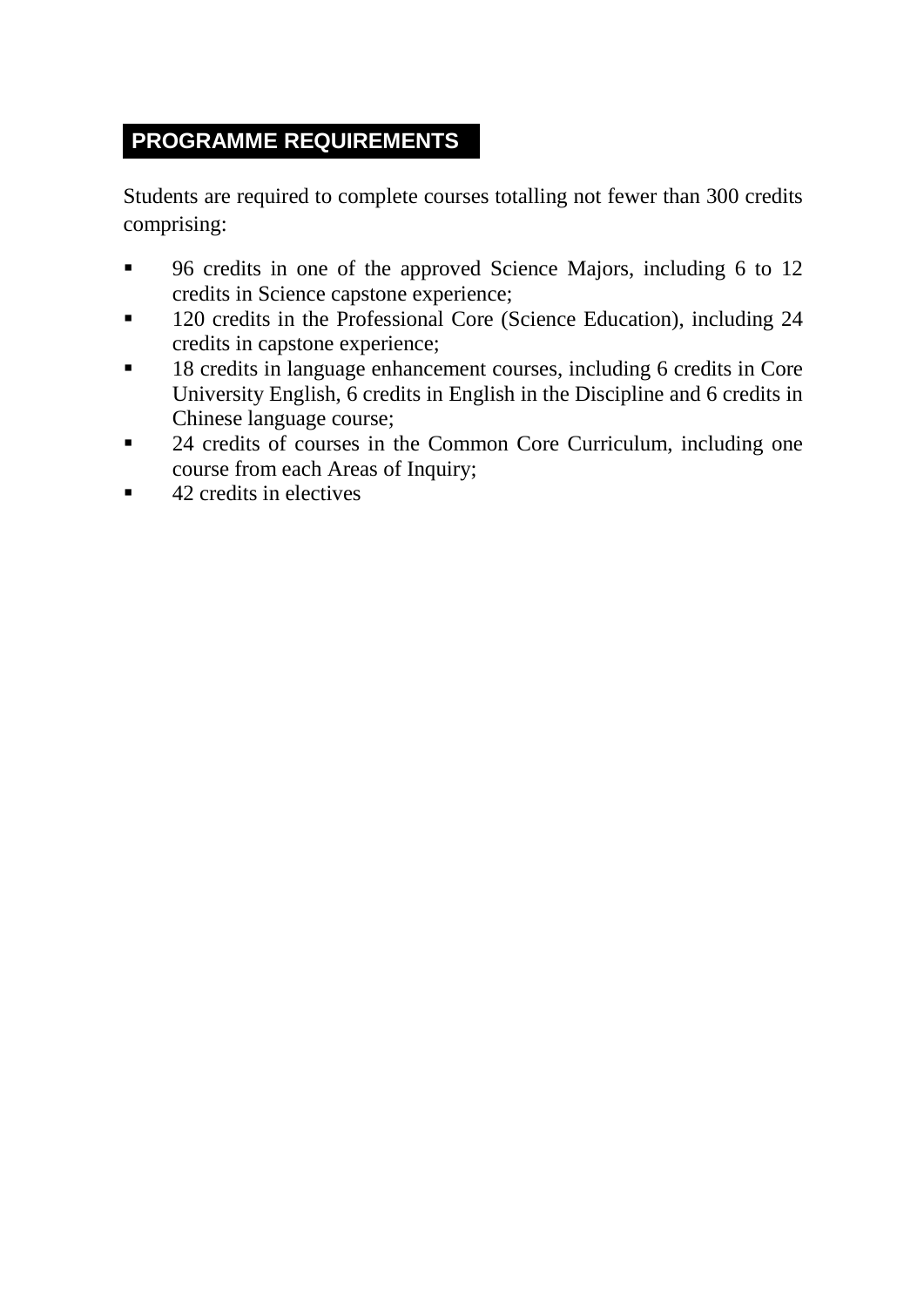## **PROGRAMME OVERVIEW (Science Major)**

| <b>Degree Components</b>                                                                                                                                                                                                                                    | <b>Credit-point</b><br><b>Allocations to Sub-</b><br>components                                                                                                                                                                                                                                                                                                                | Year 1                                                                                                                                                                                                                                                                                                                   | Year 2                                                                                              | Year 3                                                                                              | Year 4                                                                                                                                                        | Year 5                                                                                                |
|-------------------------------------------------------------------------------------------------------------------------------------------------------------------------------------------------------------------------------------------------------------|--------------------------------------------------------------------------------------------------------------------------------------------------------------------------------------------------------------------------------------------------------------------------------------------------------------------------------------------------------------------------------|--------------------------------------------------------------------------------------------------------------------------------------------------------------------------------------------------------------------------------------------------------------------------------------------------------------------------|-----------------------------------------------------------------------------------------------------|-----------------------------------------------------------------------------------------------------|---------------------------------------------------------------------------------------------------------------------------------------------------------------|-------------------------------------------------------------------------------------------------------|
| <b>Science Majors</b><br>(note 1)<br>(96 credits)<br>1. Biochemistry<br>2. Biological<br>Sciences<br>3. Chemistry<br>4. Ecology $\&$<br>Biodiversity<br>5. Food $&$<br>Nutritional<br>Science<br>6. Molecular<br>Biology $&$<br>Biotechnology<br>7. Physics | <b>Science Foundation</b><br>Courses (note 2)<br>$(12 \text{ credits})$<br><b>Introductory Level</b><br><b>Disciplinary Courses</b><br>(note 3)<br>(course code starting<br>with $1$ or $2$ )<br>$(30/36 \text{ credits})$<br><b>Advanced Level</b><br><b>Disciplinary Courses</b><br>(note 4)<br>(course code starting)<br>with $3, 4$ or above)<br>$(54/48 \text{ credits})$ | Students shall<br>normally take 30<br>credits in one of the<br>approved Science<br>Majors in Year 1,<br>comprising the<br>following two<br>foundation courses<br>SCNC1111 Scientific<br>Method & Reasoning<br>$(6 \text{ credits})$<br><b>AND</b><br><b>SCNC1112</b><br>Fundamentals of<br>Modern Science<br>(6 credits) | Students shall<br>normally take 24<br>credits in one of the<br>approved Science<br>Majors in Year 2 | Students shall<br>normally take 24<br>credits in one of the<br>approved Science<br>Majors in Year 3 | Students shall<br>normally take 6-12<br>credits in one of the<br>approved Science<br>Majors in Year 4                                                         | Students shall<br>normally take 6-<br>12credits in one of<br>the approved Science<br>Majors in Year 5 |
|                                                                                                                                                                                                                                                             | Science Capstone (6-<br>12 credits)                                                                                                                                                                                                                                                                                                                                            |                                                                                                                                                                                                                                                                                                                          |                                                                                                     |                                                                                                     | Depending on the Science Major, students shall<br>take 6 - 12 credits from directed studies (6<br>credits), internship (6 credits) or project (12<br>credits) |                                                                                                       |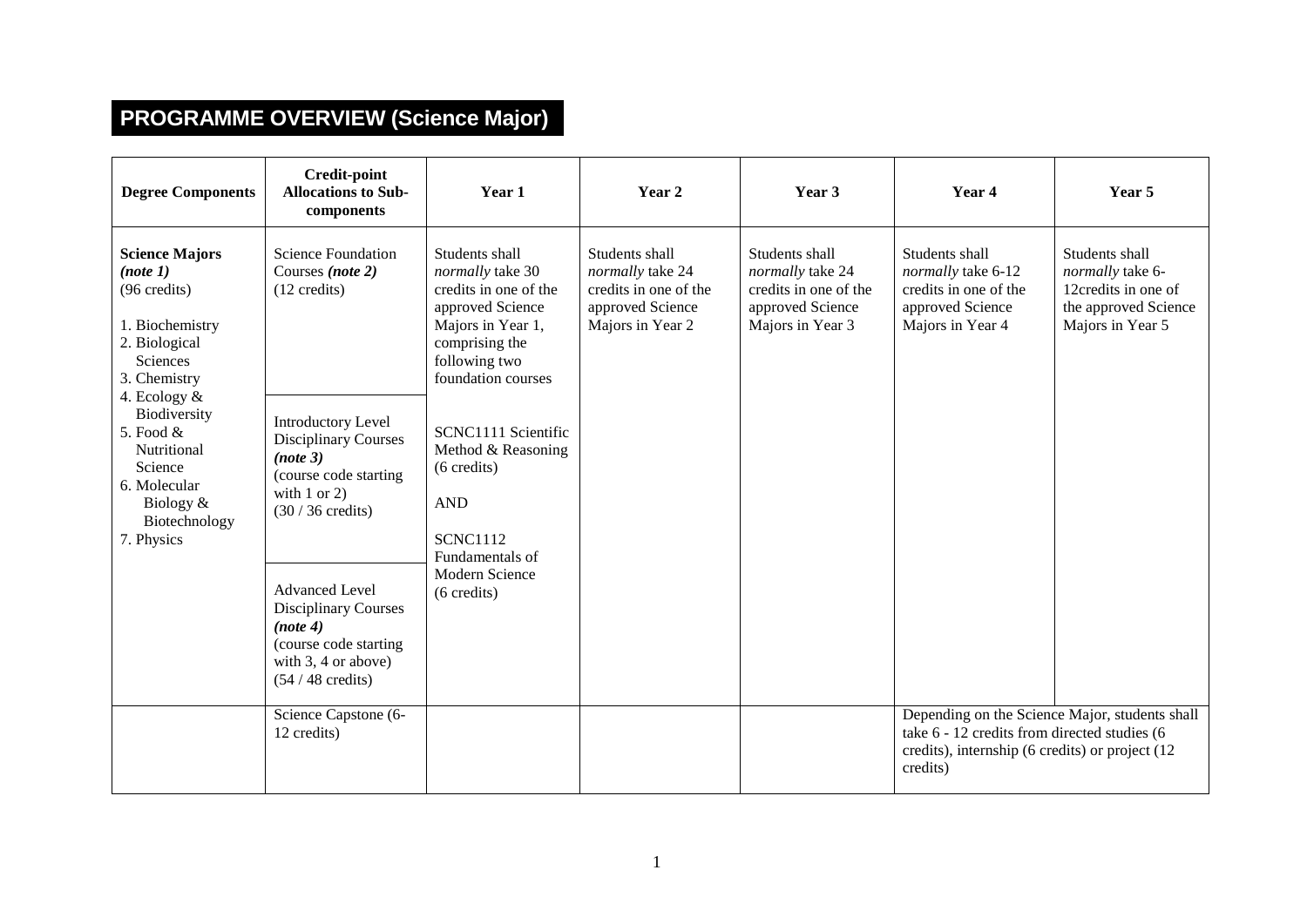| <b>Degree Components</b>                                                   | <b>Credit-point</b><br><b>Allocations to Sub-</b><br>components                                                                                                                                                                                                                                                                                                                                                                                                     | Year 1                                                                                                                                                                                                                                                           | Year 2                                                                                                                                                                                                                                          | Year 3                                                                  | Year 4 | Year 5                                                                                                                                                                                                                                                     |
|----------------------------------------------------------------------------|---------------------------------------------------------------------------------------------------------------------------------------------------------------------------------------------------------------------------------------------------------------------------------------------------------------------------------------------------------------------------------------------------------------------------------------------------------------------|------------------------------------------------------------------------------------------------------------------------------------------------------------------------------------------------------------------------------------------------------------------|-------------------------------------------------------------------------------------------------------------------------------------------------------------------------------------------------------------------------------------------------|-------------------------------------------------------------------------|--------|------------------------------------------------------------------------------------------------------------------------------------------------------------------------------------------------------------------------------------------------------------|
| <b>Professional Core</b><br>(Science Education)<br>$(120 \text{ credits})$ | <b>Integrated Courses</b><br>(24 credits)                                                                                                                                                                                                                                                                                                                                                                                                                           | <b>BBED1101</b><br>Becoming a Teaching<br>Professional:<br>Education in a<br>Globalized Society I<br>$(6 \text{ credits})$<br><b>BBED1102</b><br>Becoming a Teaching<br>Professional:<br>Education in a<br><b>Globalized Society II</b><br>$(6 \text{ credits})$ | <b>BBED2101</b><br>Becoming a Teaching<br>Professional:<br>Understanding<br>Learning and<br>Teaching I<br>(6 credits)<br><b>BBED2102</b><br>Becoming a Teaching<br>Professional:<br>Understanding<br>Learning and<br>Teaching II<br>(6 credits) |                                                                         |        |                                                                                                                                                                                                                                                            |
|                                                                            | Pedagogy and<br>Pedagogical Content<br><b>Knowledge Courses</b><br>(42 credits)<br>Among the 42 credits,<br>18 credits must be<br>obtained from the<br>courses of a major<br>discipline, i.e.<br>Physics, Chemistry or<br>Biology during years<br>3 to 5. These 3<br>discipline-related<br>courses (18 credits)<br>are offered twice in a<br>three-year cycle.<br>Students are strongly<br>encouraged to take all<br>the 3 courses in years<br>3 and 4.<br>(note 5) |                                                                                                                                                                                                                                                                  |                                                                                                                                                                                                                                                 | <b>BBED3261</b><br>Teaching and<br>Learning of Science I<br>(6 credits) |        | BBED5263 Nature of<br>Science and<br>Socioscientific Issues<br>$(6 \text{ credits})$<br><b>BBED5264</b><br>Language and<br>Science Learning<br>$(6 \text{ credits})$<br><b>BBED5363</b><br>Becoming a<br><b>Scholarly Teacher</b><br>$(6 \text{ credits})$ |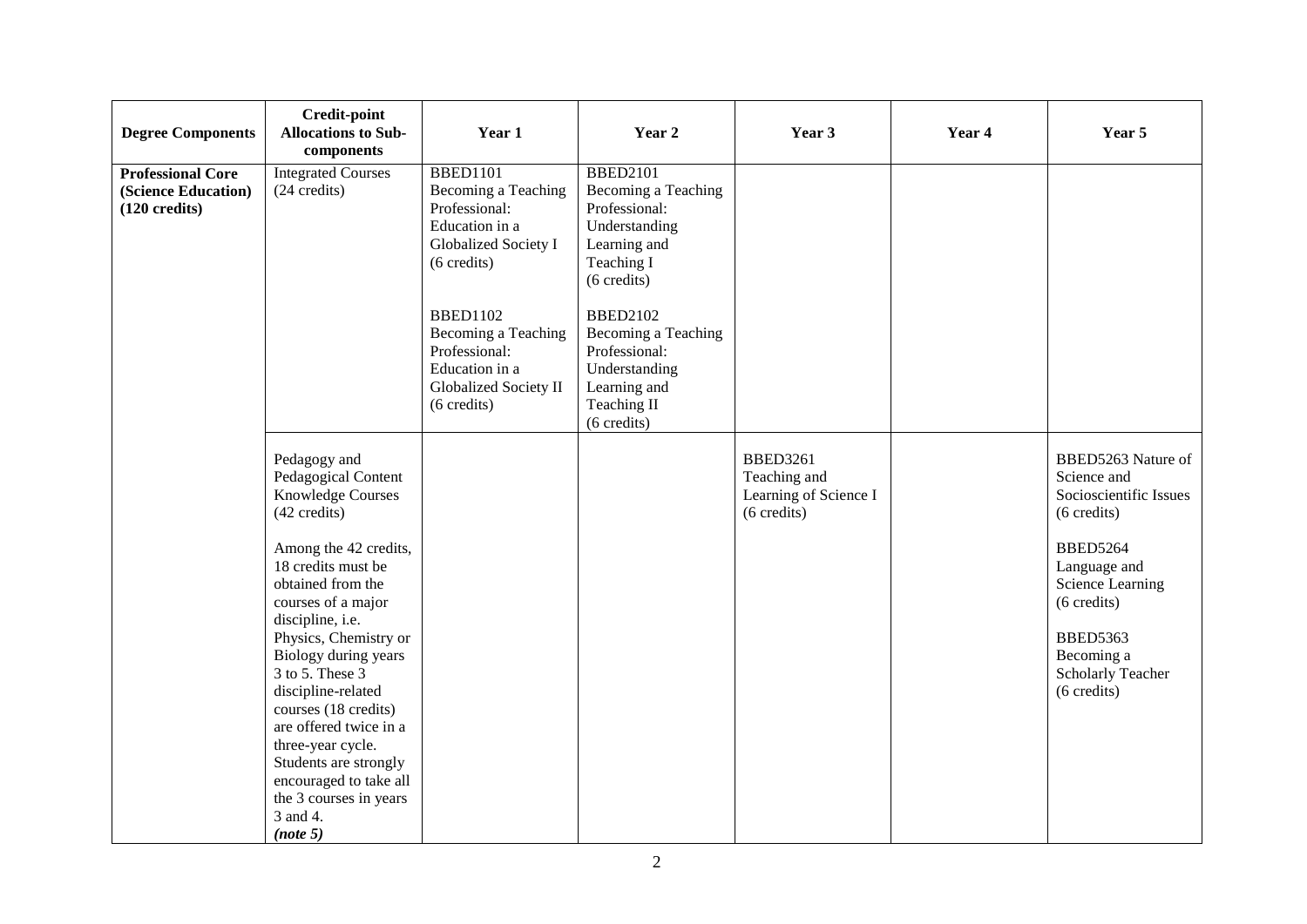| <b>Degree Components</b> | Credit-point<br><b>Allocations to Sub-</b><br>components                    | Year 1 | Year 2 | Year 3                                                                                                                                                                                                                                                                                                                                                                                                                                                                                                                                                                                                                                                          | Year 4                                                                                                                                                                                             | Year 5 |
|--------------------------|-----------------------------------------------------------------------------|--------|--------|-----------------------------------------------------------------------------------------------------------------------------------------------------------------------------------------------------------------------------------------------------------------------------------------------------------------------------------------------------------------------------------------------------------------------------------------------------------------------------------------------------------------------------------------------------------------------------------------------------------------------------------------------------------------|----------------------------------------------------------------------------------------------------------------------------------------------------------------------------------------------------|--------|
|                          |                                                                             |        |        | Biology Discipline (6 credits each):<br>BBED3271 Teaching and Learning Science II - Biology<br>BBED3371 Practical Work and Scientific Inquiry - Biology<br>BBED3374 Curriculum and Assessment - Biology<br><b>OR</b><br>Chemistry Discipline (6 credits each):<br>BBED3272 Teaching and Learning Science II - Chemistry<br>BBED3372 Practical Work and Scientific Inquiry - Chemistry<br>BBED3375 Curriculum and Assessment - Chemistry<br><b>OR</b><br>Physics Discipline (6 credits each):<br>BBED3273 Teaching and Learning Science II - Physics<br>BBED3373 Practical Work and Scientific Inquiry - Physics<br>BBED3376 Curriculum and Assessment - Physics |                                                                                                                                                                                                    |        |
|                          | <b>Educational Studies</b><br><b>Core Courses</b><br>$(18 \text{ credits})$ |        |        | BBED3002 Learning<br>Support 1 - Catering<br>for Diverse Learning<br>Needs<br>(6 credits)                                                                                                                                                                                                                                                                                                                                                                                                                                                                                                                                                                       | BBED4001 Social<br>and Philosophical<br>Foundations of<br>Education<br>(6 credits)<br>BBED4003 Learning<br>Support 2 -<br>Understanding and<br>Guiding Whole-<br>Person Development<br>(6 credits) |        |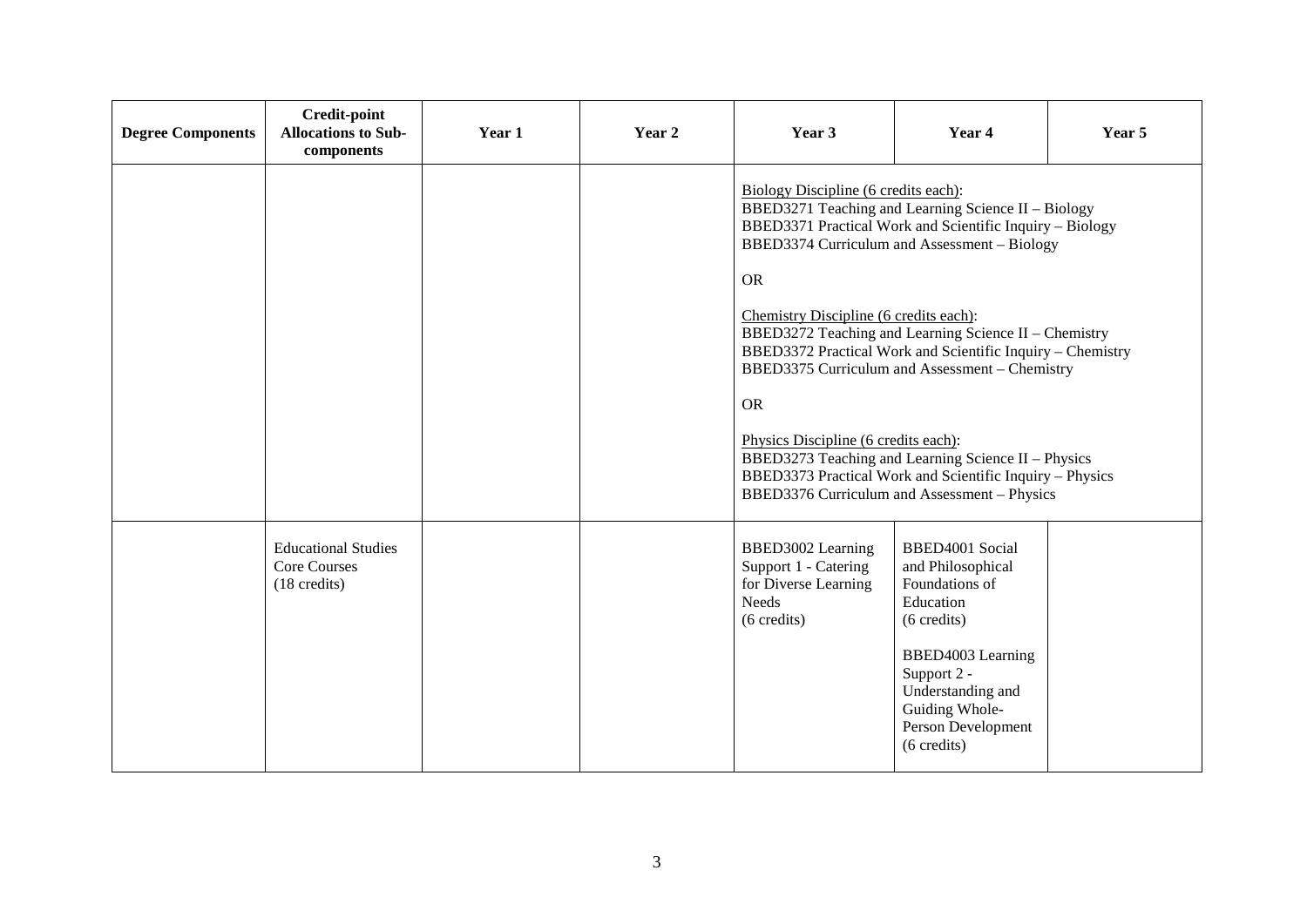| <b>Degree Components</b> | <b>Credit-point</b><br><b>Allocations to Sub-</b><br>components      | Year 1                                                                                                 | Year 2 | Year 3 | Year 4                                                                                             | Year 5                                                                                                                                                                                                                                                                                                                                                                                                |
|--------------------------|----------------------------------------------------------------------|--------------------------------------------------------------------------------------------------------|--------|--------|----------------------------------------------------------------------------------------------------|-------------------------------------------------------------------------------------------------------------------------------------------------------------------------------------------------------------------------------------------------------------------------------------------------------------------------------------------------------------------------------------------------------|
|                          | <b>Educational Studies</b><br><b>Elective Courses</b><br>(6 credits) |                                                                                                        |        |        |                                                                                                    | <b>BBED5021</b><br>Professional Ethics in<br>Teaching<br>(6 credits) OR<br>BBED5025 Policy,<br>Improvement, and<br>Leadership in<br>Schools<br>(6 credits) OR<br><b>BBED5026</b><br>Diversity, Culture,<br>and Justice in<br>Education<br>(6 credits) OR<br><b>BBED5027</b><br><b>Education</b> for<br>Sustainable<br>Development:<br>Schools as<br><b>Community Centers</b><br>$(6 \text{ credits})$ |
|                          | Professional<br>Practicum<br>(30 credits)                            | Community-based Professional Practicum (CPP) to be completed before<br>the start of year 4 (6 credits) |        |        | <b>BBED4463</b><br>Professional<br>Practicum I - Science<br>$(12 \text{ credits})$<br>$(10$ weeks) | <b>BBED5464</b><br>Professional<br>Practicum II -<br>Science<br>$(12 \text{ credits})$<br>$(10$ weeks)                                                                                                                                                                                                                                                                                                |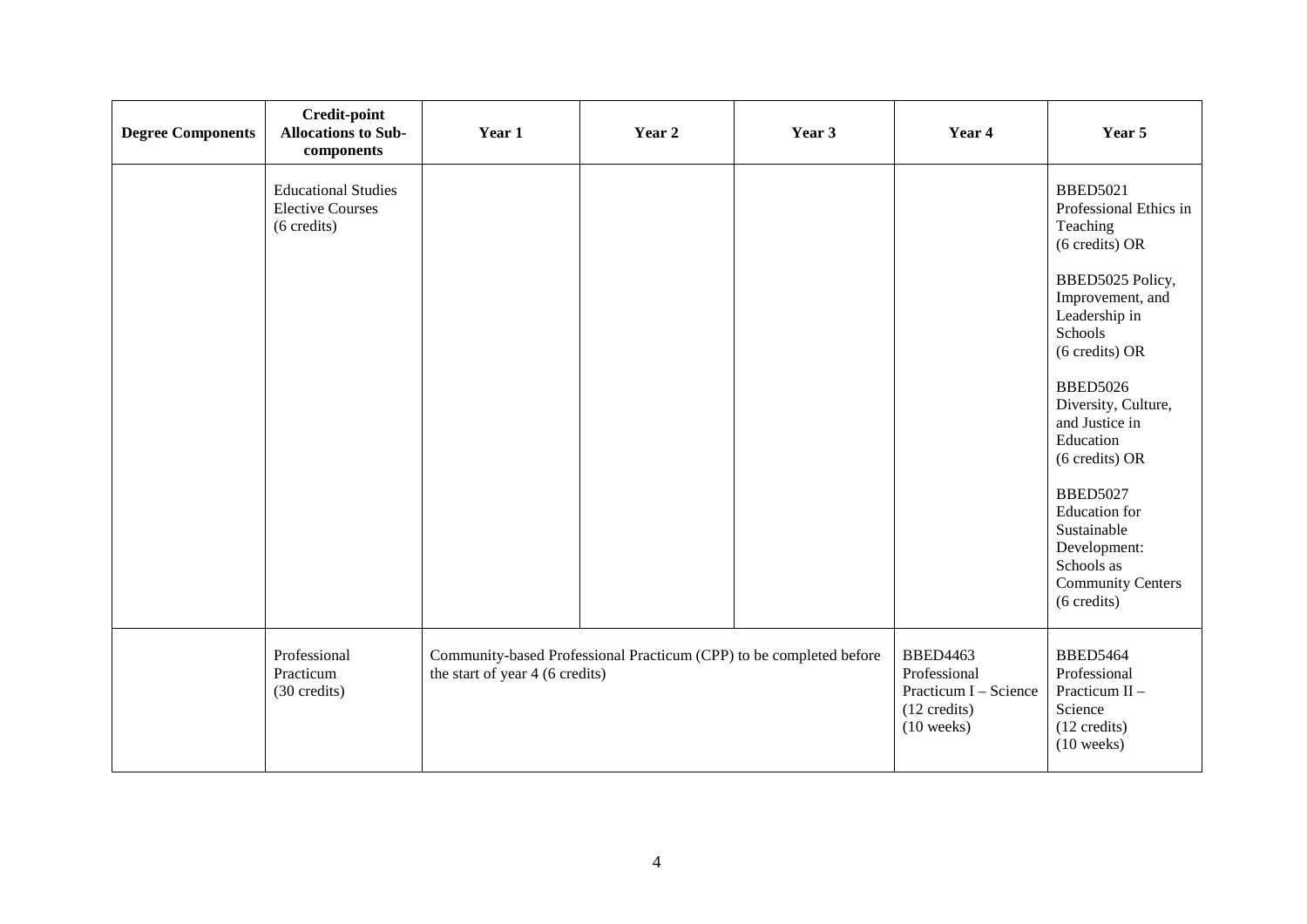| <b>Degree Components</b>                                                                      | Credit-point<br><b>Allocations to Sub-</b><br>components | <b>Year 1</b>                                                                                     | Year 2                                                                                                               | Year 3                              | Year 4                                                                           | Year 5                             |
|-----------------------------------------------------------------------------------------------|----------------------------------------------------------|---------------------------------------------------------------------------------------------------|----------------------------------------------------------------------------------------------------------------------|-------------------------------------|----------------------------------------------------------------------------------|------------------------------------|
| <b>Language Enhancement Courses</b><br>$(18 \text{ credits})$<br>Common Core Curriculum (CCC) |                                                          | CAES1000 Core<br>University English<br>(note 6)<br>$(6 \text{ credits})$<br>12 credits CCC from 2 | <b>CAES9423</b><br>Academic English for<br><b>Education Students</b><br>$(6 \text{ credits})$<br>12 credits CCC from |                                     | CEDU9007 Practical<br>Chinese for<br>BEd&BSc Students<br>(note 7)<br>(6 credits) |                                    |
| $(24 \text{ credits})$<br>Electives<br>$(42 \text{ credits})$                                 |                                                          | different Areas of<br>Inquiry<br>Elective<br>$(6 \text{ credits})$                                | 2 different Areas of<br>Inquiry<br>Elective<br>(6 credits)                                                           | Electives<br>$(12 \text{ credits})$ | Elective<br>$(6 \text{ credits})$                                                | Elective<br>$(12 \text{ credits})$ |
| Total: 300 credits                                                                            |                                                          | $66$ (note8)                                                                                      | $60$ (note 8)                                                                                                        | 66 ( <i>note 8</i> )                | $54$ (note 8)                                                                    | 54 (note $8$ )                     |

## **Notes**:

- 1. The curriculum of the Science Majors can be viewed at [https://webapp.science.hku.hk/sr4/servlet/enquiry,](https://webapp.science.hku.hk/sr4/servlet/enquiry) please select only those courses that could be used to fulfill the curriculum of your intended major.
- 2. Science Foundation Courses should be taken in Year 1.
- 3. Introductory Level Disciplinary Courses shall *normally* be taken in Years 1 and 2. Students are expected to complete all the Disciplinary Core (Levels 1 & 2) Courses in their intended major before Year 3.
- 4. Advanced Level Disciplinary Courses shall *normally* be taken in Years 2 to 5. Students are expected to complete all the Disciplinary Core (Level 3) Courses before Year 5.
- 5. Students may take the courses of other disciplines as electives during Years 3-5.
- 6. Most first-year students admitted to the BEd&BSc curriculum are required to take the CAES1000 Core University English course (CUE). However, students are exempted from the CUE if they are: (i) students with Level 5 or above on the HKDSE English Language Paper, (ii) students being a holder of Bachelor's degree from an English-medium university, (iii) students having achieved Grade A or above in English Language GCE Advanced Level (AL)/ Advanced Subsidiary Level (ASL); (iv) students having achieved an overall IELTS score of no less than a 7 and no less than a 6.5 on the Reading, Speaking, Listening and Writing Tests, (v) students having achieved an overall TOEFL Internet Based Test score of no less than 94 and no less than a 24 on the writing, a 20 on the speaking, a 20 on the listening, AND a 19 on the reading sections, (vi) students having achieved in International Baccalaureate (IB) Grade 4 or above in English A1/ English A1/ English Language A/ English A: Literature/ English A: Language and Literature (HL); or Grade 5 or above in English B/ English Language B (HL); or Grade 5 or above in English A1/ English Language A/ English A: Literature/ English A: Language and Literature (SL), (vii) students who have achieved a NEW Scholastic Aptitude Test (SAT) score of 35 or above on both the Writing & Language Test and Reading Test (from 2016), (viii) students who have achieved Grade 4 or above on the Advanced Placement English Language / English Language and Composition Test / English Literature and Composition Test (ix) students who have achieved Grade B or above in H1 General Paper at the Singapore GCE A-level, (x) students who have achieved Grade A or better in English language at Malaysia SPM examination, (xi) students who have achieved Grade A2 or better in Malaysia UEC-Senior English Language, (xii) students who have attained merit (3 points) or above in each set of credits in New Zealand NCEA Literacy (10 credits made up of 5 credits in reading and 5 credits in writing), (xiii) students who have achieved a score of 95% or better in English at All India Senior School Certificate Examination / Higher School Certificate, (xiv) students who have achieved a final score of 90% or better in English at Grade 12 Canadian high school curriculum, (xv) students who have